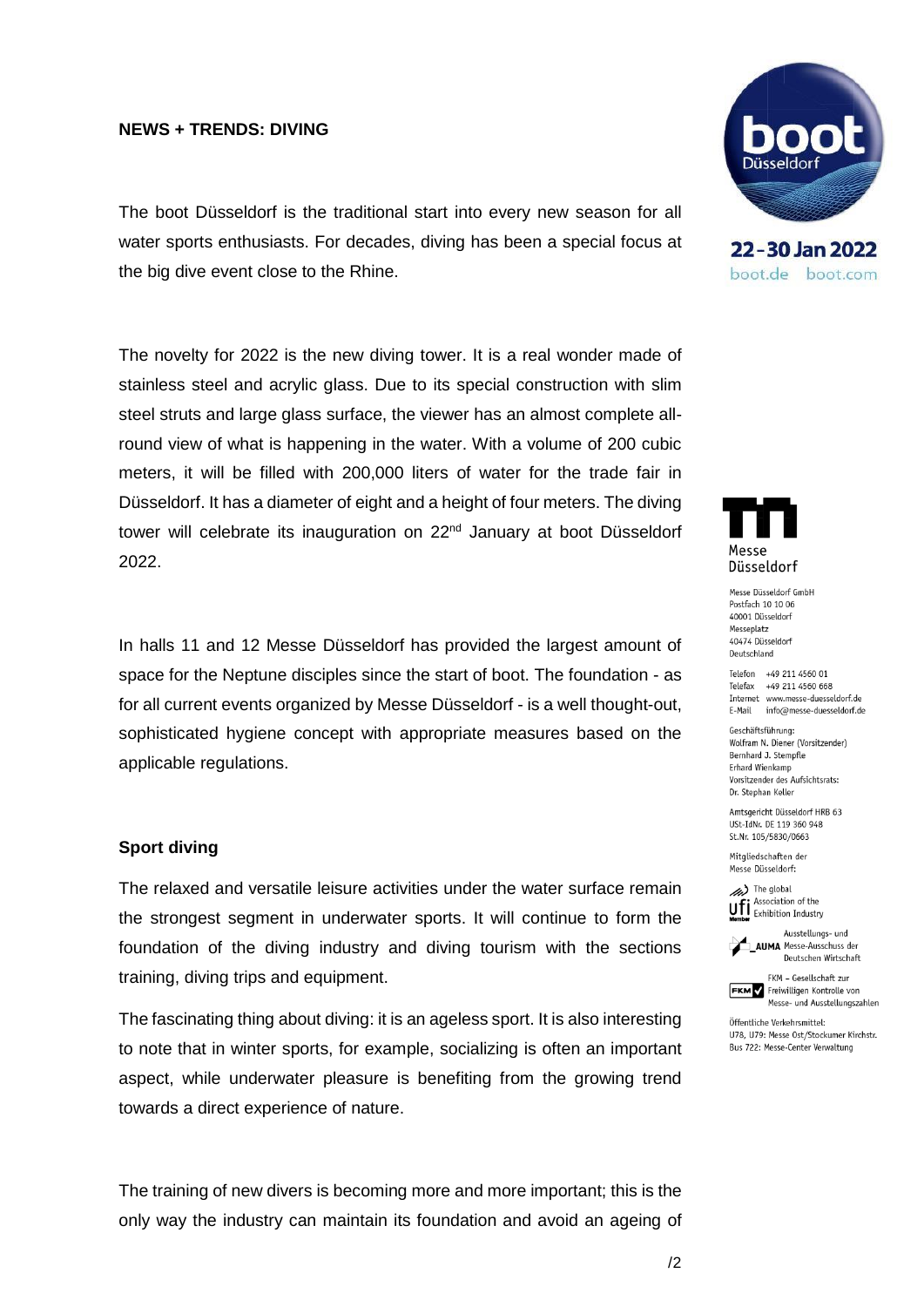underwater adventurers. The chances are good if the fascinating versatility of diving can be brought to the public again and again.

Even though the word "sport" seems to point in a very specific direction in the German and British-speaking world, the aspects of diving as a whole are more varied than in hardly any other leisure activity.

Of course, a certain basic fitness level should be available and a simple health check by a doctor must also ensure a problem-free start. Afterwards, however, nothing stands in the way of varied and above all ageless diving pleasure.

At the forefront is a natural experience that could hardly be more immediate. In the water, divers are constantly moving in a normally foreign element. Underneath the surface, they all perceive the pressure they have learned to deal with. Immediately everyone feels that they are moving in a different world. Detached from everything that concerns them on land.

There are not many situations that clear the mind as pleasantly as experiencing and experiencing the world under water - be it in your home waters or in one of the Seven Seas. However, the diving course as the first step in recreational diving is only the door opener to a whole range of highly interesting aspects.

The first impression is usually formed by the animal world under the water surface. In the fresh water of lakes and rivers as well as in the oceans, fauna and flora manifest the direct contact with nature. Unlike in an aquarium, people are right in the middle of it instead of just being there. You can't get any closer!

By the way, there is no oxygen in the diving tanks used by recreational divers, but simply compressed breathing air, just like we all breathe on land. If you still want to learn something about diving with oxygen cylinders, the diving halls at the Bundeswehr stand are the right place to go. There, the



boot.de boot.com

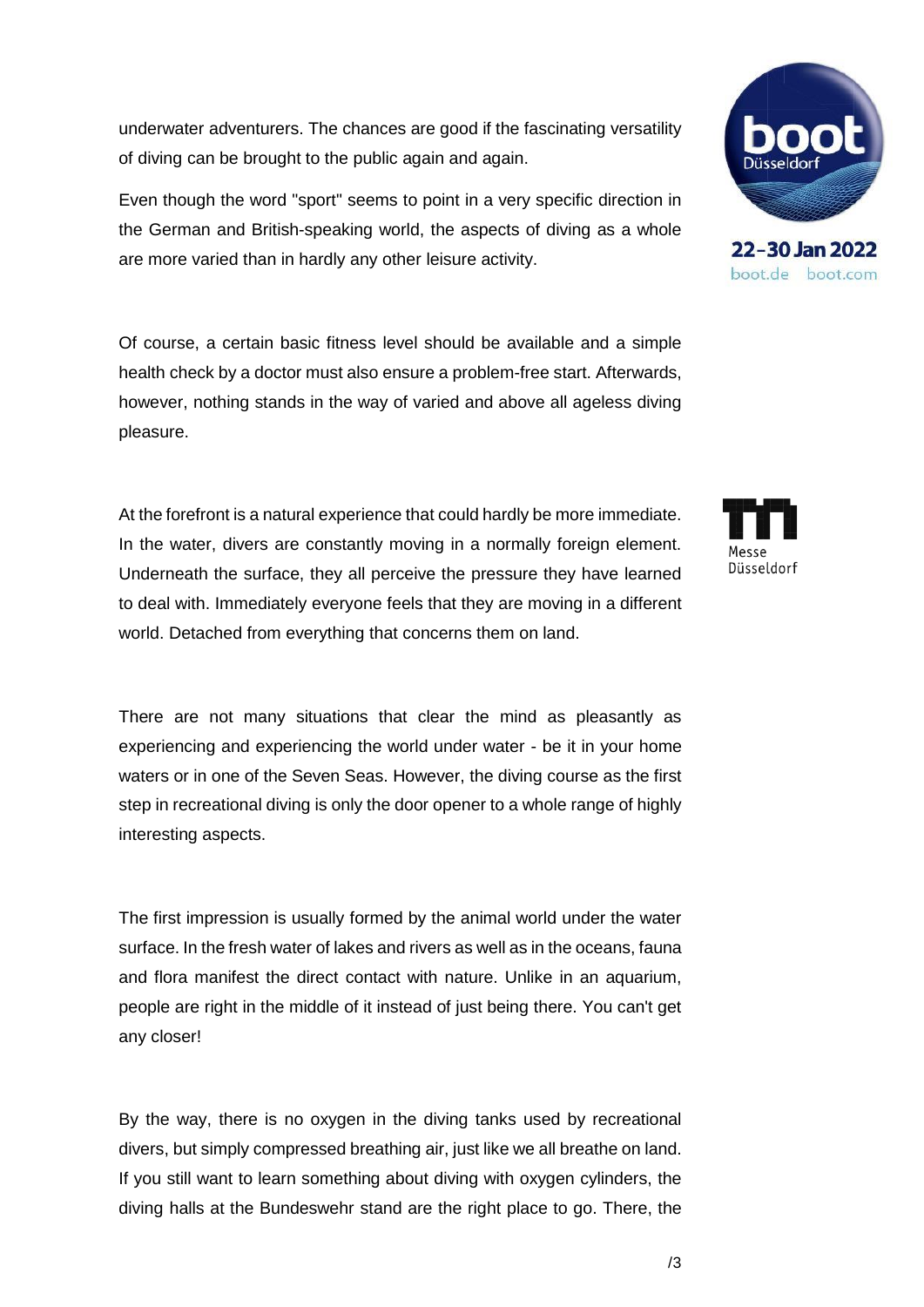special divers of the Navy can inform about the purpose and background of so-called technical diving with oxygen.

## **Freediving**

Even people without any affinity for diving technology - even if it is not magic - can take a relaxed look at the underwater landscapes and creatures. This is ensured by the simple ABC equipment in the form of a diving mask, a snorkel and a pair of fins.

An ongoing trend, based on comfortable snorkelling, is apnoea diving. Also known as free diving, this is diving to greater depths with the same equipment as for surface snorkelling. A wide range of apnea courses has been available for a long time. The aim is not to reach maximum depths, but to provide a non-technical experience below the surface.

For many freedivers their favourite activity has quickly become a kind of philosophy. This is not least because elements of yoga and meditative breathing exercises are also part of the training and preparation for a descent, and so there are more and more followers. This is a clear trend that is growing in interest from year to year.

## **Tech diving**

The opposite of the way "back to the beginnings" is technical diving or tech diving for short. This variant builds on the courses of recreational diving.

Instead of the classic diving bottle with compressed air, rebreathers are used, in which the exhaled air is cleaned and treated so that it can be inhaled again following a cycle.

Another branch is diving with different gases, which are mixed under water depending on depth by means of highly technical diving computers. This makes diving adventures of several hours duration possible.



boot.de boot.com

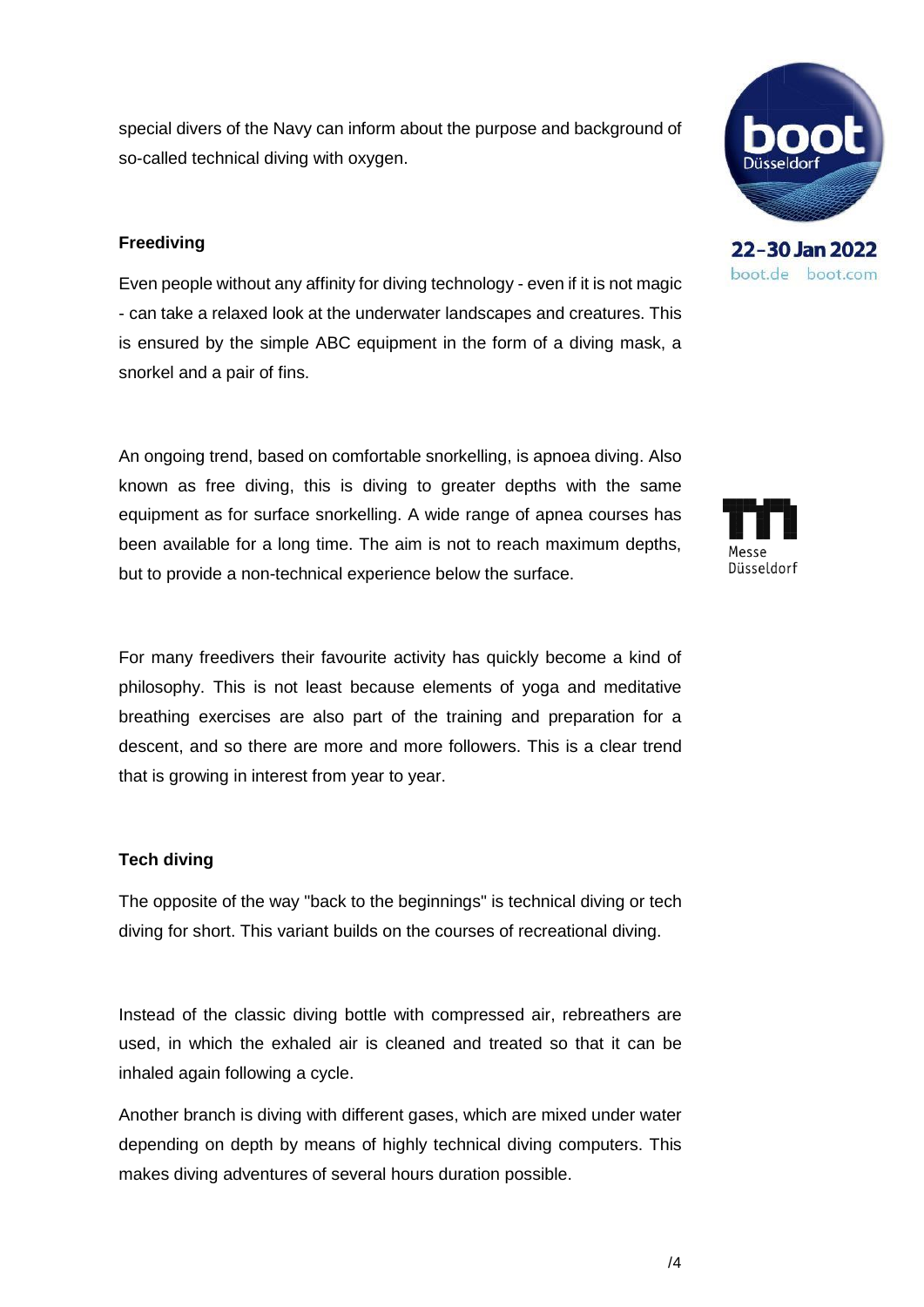## **Trend targets**

The Mediterranean has been considered a European domestic sea since ancient times. Even though it has become more and more the focus of divers since 2020, the water with its diverse riparian states has long been a fixed point of underwater sports for many of you. After all, it all started here: the cradle of all diving adventures of modern times was in the South of France.

Long before Jacques Cousteau laid the foundation for modern recreational diving technology, the biologist Louis Marie-Auguste Boutan, born in Versailles in 1859, took the first underwater photos in the Mediterranean as early as 1893.

## **Eastern Mediterranean Sea**

Nowadays, divers like to spend the most precious days of their time in countries like Turkey, for example at the dive site along the Lycian coast. The waters of Greece's numerous islands are another trendy destination for divers. Greece has long since eliminated bureaucratic obstacles for divers, and with its moderate water temperatures and the family atmosphere of the islands, EU-member Greece is a diving destination almost all year round.

## **Croatia**

The country on the eastern shore of the Adriatic Sea has long been considered a classic diving destination, not only in southern Germany and Austria, because it can be reached quickly and easily by car from there. This destination will certainly become even more important for divers in the future. Probably also because another trend is emerging: holidays with a motorhome. Croatia with its numerous campsites is also a good choice for this. Several diving centers from Croatia have been represented on the boot for many years.

#### **Italy**

With the Mediterranean diving centers near Portofino in the Gulf of Genoa, which are the closest to Switzerland and Germany, there are real top diving



22-30 Jan 2022 boot.de boot.com

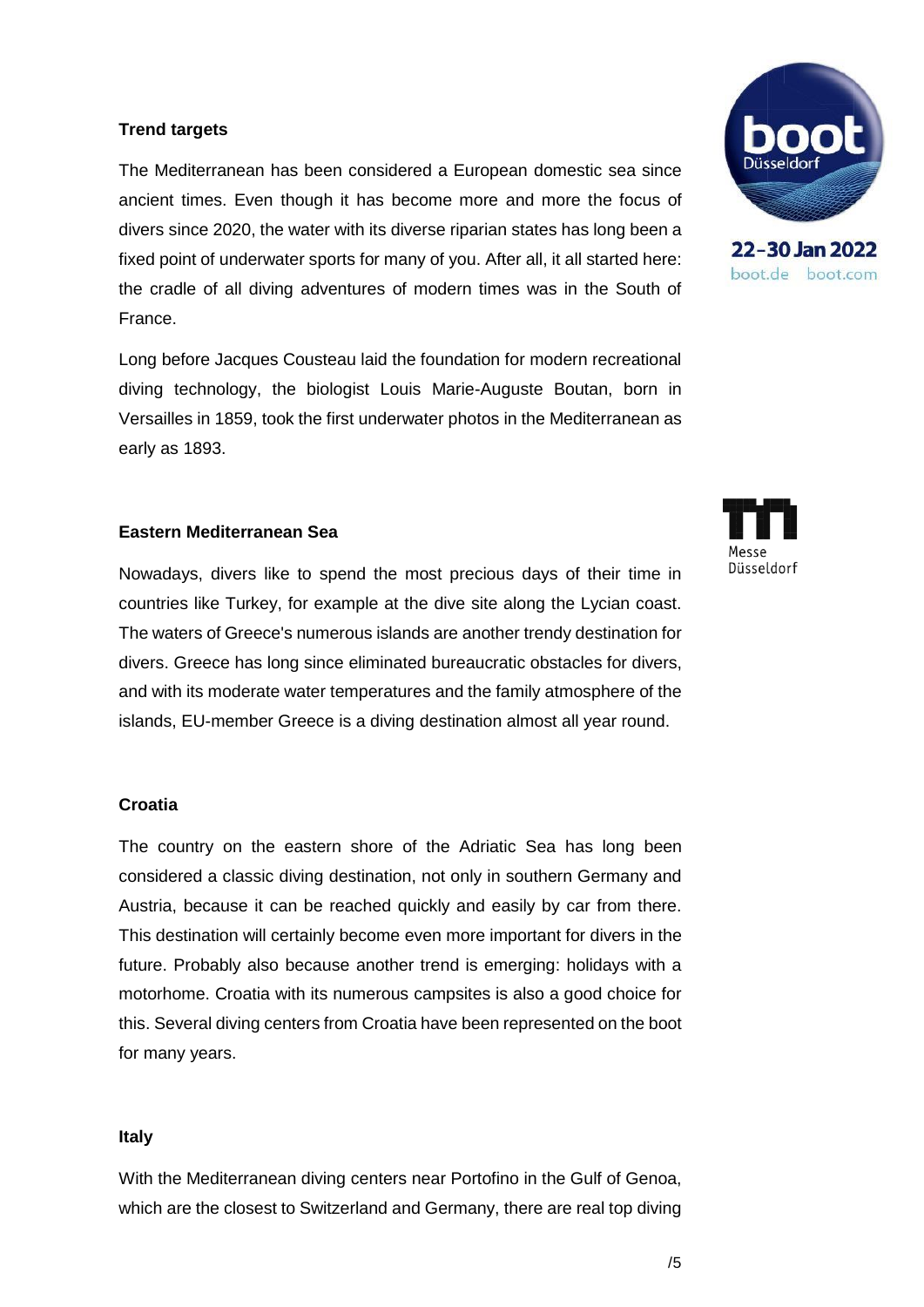areas of the European Sea within striking distance. Although a little further afield, Elba and Giglio, two of the islands of Tuscany - also known as the pearls of Venus in ancient times - also fall into this category. There are also German guided diving schools there.

The archipelago captivates with wonderful reefs with red and yellow sea fan corals in extensive marine reserves. There you can observe a species-rich fish population even at easy diving depths. Starting with large brown groupers, through large schools of barracudas to cleaning stations where as in tropical waters - cleaning shrimp take care of morays.

#### **Spanish mainland, Canary Islands and Balearic Islands**

At first glance, locating the Costa Brava as a trendy destination may sound implausible. But the fact is: there, where the first German bases founded (German) diving tourism in the 1960s, underwater fans can easily travel there by car. Because fauna and flora are intact in the marine parks off the Wild Coast, more and more underwater fans are enjoying the area. This is all the more true in view of the current situation.

If the Balearic Islands are also initially a question mark as a trendy destination for divers, their increasing popularity is quickly becoming apparent. As a rule, these perfect family destinations are far away from the hotspots of the party miles.

The same applies to the Canary Islands. Fuerteventura, with its long beaches, does not have the nimbus of a pleasure island. As a result, very few or no Covid19 cases occurred there over long periods of time. This is also true for the natural island of La Palma, the versatile Tenerife with various diving areas and the highest mountain in Spain, Lanzarote with its largely original character and the other islands of the archipelago.

#### **Maldives**

As soon as the possibilities of hygiene concepts at airports and on the routes to and from the destination are at the required level, the archipelago



22-30 Jan 2022 boot.de boot.com